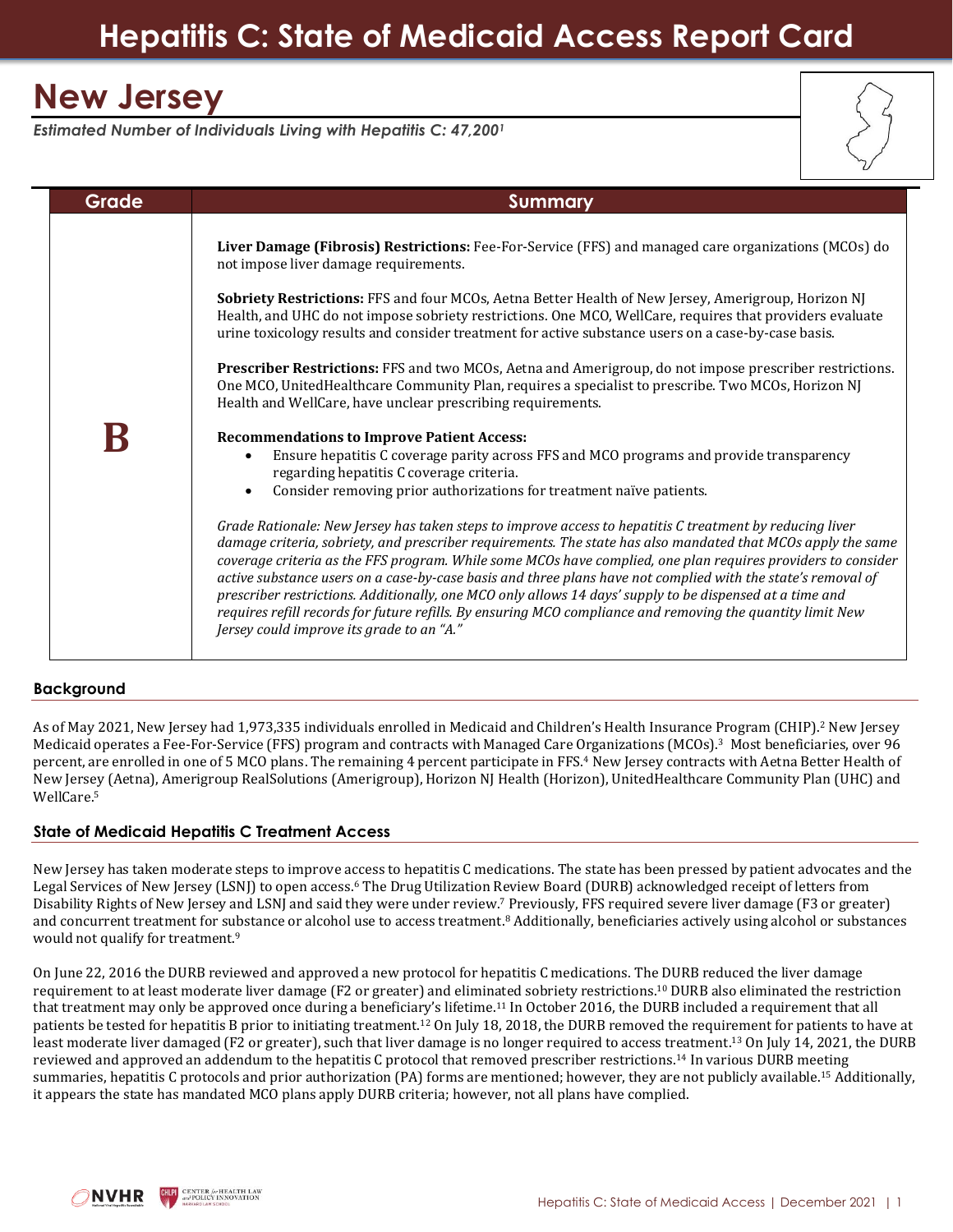Aetna requires a diagnosis of chronic hepatitis C with genotype and submission of HCV RNA levels within 90 days of starting treatment and at weeks 4, 12, and 24.<sup>16</sup> Additionally, Aetna requires prescribers to demonstrate a beneficiary's adherence to therapy by providing refill records and limits the quantity of the first two prescription fills to 14 days' supply.<sup>17</sup> Aetna's preferred products include Mavyret.<sup>18</sup>

Amerigroup requires a diagnosis of chronic hepatitis C, which includes genotype and a positive HCV RNA result. Preferred products include Mavyret and sofosbuvir/velpatasvir.<sup>19</sup>

Horizon and WellCare do not publish clinical criteria for hepatitis C treatment. The publicly available prior authorization form requires a diagnosis of chronic hepatitis C, which includes genotype and a positive HCV RNA result within the past 90 days.<sup>20,21</sup> Horizon's preferred products include Mavyret and sofosbuvir/velpatasvir.<sup>22</sup>WellCare's preferred products include Mavyret.<sup>23</sup>

UHC has improved treatment access by removing previous liver damage and substance use screening requirements. UHC requires a diagnosis of chronic hepatitis C, including genotype and HCV RNA within the past 90 days. <sup>24</sup> For repeat treatment, the PA form requests documentation of the outcome of treatment and reason for discontinuing. Preferred drugs include Mavyret and sofosbuvir/velpatasvir.<sup>25</sup>

#### **Liver Damage (Fibrosis) Restrictions**

FFS does not impose liver damage requirements. 26

Aetna, Amerigroup, Horizon, UHC, and WellCare do not appear to impose liver damage requirements. Aetna and Amerigroup require documentation of fibrosis level. 27,28,29,30,31

#### **Sobriety Restrictions**

FFS, Aetna, Amerigroup, Horizon, and UHC do not impose sobriety requirements.32,33,34,35

WellCare's PA form states that "patients with active substance or alcohol use disorders should be considered for therapy on a case-by-case basis, and care should be coordinated with substance use treatment specialists." The PA form also requests urine toxicology within the past 30 days. <sup>36</sup>

#### **Prescriber Restrictions**

FFS, Aetna, and Amerigroup do not impose prescriber restrictions. 37,38,39

UHC requires a hepatologist, gastroenterologist, infectious disease or other specialist to prescribe.<sup>40</sup>

Horizon and WellCare appear to impose prescriber requirements, as the PA forms inquire about prescriber specialty.<sup>41,42</sup>

#### **Points of Contact for Questions & Concerns about New Jersey's State of Medicaid Hepatitis C Access**

#### **Medicaid: <sup>43</sup> Jennifer Langer Jacobs, Assistant Commissioner, Division of Medical Assistance and Health Services, Department of Human Services, State of New Jersey**

7 Quakerbridge Plaza, PO Box 712, Trenton, NJ 08625‐0712; Telephone: (609) 588-2600

### Drug Utilization Review Board (DURB):<sup>44</sup> DURB Secretary, New Jersey DURB, Office of the Medical Director, Division of Medical **Assistance and Health Services, Department of Human Services**

PO Box 712, Trenton, NJ 08625; Telephone: (609) 588-2739

**CHLPI** CENTER for HEALTH LAW and POLICY INNOVATION

<sup>1</sup> New Jersey State Profile, HepVu (Accessed December 2021)[: https://hepvu.org/state/new-jersey/.](https://hepvu.org/state/new-jersey/)

<sup>2</sup> Medicaid and CHIP in New Jersey, By-State, Medicaid.gov (Accessed December 2021)[: https://www.medicaid.gov/medicaid/by-state/stateprofile.html?state=new-jersey.](https://www.medicaid.gov/medicaid/by-state/stateprofile.html?state=new-jersey)

<sup>3</sup> Share of Medicaid Population Covered Under Different Delivery Systems, Medicaid Managed Care Market Tracker, Henry J. Kaiser Family Foundation, July 1, 2021 (Accessed December 2021): [http://www.kff.org/medicaid/state-indicator/share-of-medicaid-population-covered-under-different-delivery-](http://www.kff.org/medicaid/state-indicator/share-of-medicaid-population-covered-under-different-delivery-systems/?currentTimeframe=0&sortModel=%7B%22colId%22:%22Location%22,%22sort%22:%22asc%22%7D)

[systems/?currentTimeframe=0&sortModel=%7B%22colId%22:%22Location%22,%22sort%22:%22asc%22%7D.](http://www.kff.org/medicaid/state-indicator/share-of-medicaid-population-covered-under-different-delivery-systems/?currentTimeframe=0&sortModel=%7B%22colId%22:%22Location%22,%22sort%22:%22asc%22%7D)

<sup>4</sup> Ibid. Share of Medicaid Population Covered Under Different Delivery Systems, Medicaid Managed Care Market Tracker, Henry J. Kaiser Family Foundation, July 1, 2021 (Accessed December 2021).

<sup>5</sup> New Jersey Medicaid & Managed Care, Division of Medical Assistance & Health Services, New Jersey Department of Human Services (Accessed December 2021):

[http://www.state.nj.us/humanservices/dmahs/info/resources/care/.](http://www.state.nj.us/humanservices/dmahs/info/resources/care/)

<sup>6</sup> June 22, 2016 DURB Meeting Summary (Accessed December 2021): https://www.state.nj.us/humanservices/dmahs/boards/durb/meeting/durb\_06\_22\_16.pdf; See also Drug Utilization Review Board (DURB), Division of Medical Assistance and Health Services, Department of Human Services (Accessed December 2021): https://www.state.nj.us/humanservices/dmahs/boards/durb/meeting/index.html.

<sup>7</sup> Ibid. June 22, 2016 DURB Meeting Summary. <sup>8</sup> Ibid. June 22, 2016 DURB Meeting Summary.

<sup>9</sup> Ibid. June 22, 2016 DURB Meeting Summary.

<sup>10</sup> Ibid. June 22, 2016 DURB Meeting Summary.

<sup>&</sup>lt;sup>11</sup> Ibid. June 22, 2016 DURB Meeting Summary

<sup>12</sup> October 19, 2016 DURB Meeting Summary (Accessed December 2021): https://www.state.nj.us/humanservices/dmahs/boards/durb/meeting/durb\_10\_19\_16.pdf; See also Drug Utilization Review Board (DURB), Division of Medical Assistance and Health Services, Department of Human Services (Accessed December 2021): https://www.state.nj.us/humanservices/dmahs/boards/durb/meeting/index.html. <sup>13</sup> July 18, 2018 DURB Meeting Summary (Accessed December 2021): https://www.nj.gov/humanservices/dmahs/boards/durb/meeting/durb\_7-18-18.pdf.

<sup>14</sup> July 14, 2021 DURB Meeting Summary (Accessed December 2021): https://www.state.nj.us/humanservices/dmahs/boards/durb/meeting/durb\_7-14-21.pdf.

<sup>15</sup> April 20, 2016 DURB Meeting Summary (Accessed December 2021): https://www.state.nj.us/humanservices/dmahs/boards/durb/meeting/durb\_04\_20\_2016.pdf; See also July 22, 2016 DURB Meeting Summary; See also October 19, 2016 DURB Meeting Summary.

<sup>&</sup>lt;sup>16</sup> Protocol for Direct Acting Antiviral Hepatitis C Drugs, Aetna Better Health of New Jersey, Updated July 2021 (Accessed December 2021):

https://www.aetnabetterhealth.com/content/dam/aetna/medicaid/pdfs/formulary/guidelines/DAA-drugs-for-hep-C-NJ-ua.pdf; See also Hepatitis C Medications Prior Authorization Form, Aetna Better Health of New Jersey, Updated October 15, 2018 (Accessed December 2021):<br>https://www.aetnabetterhealth.com/content/dam/aetna/medicaid/newjersey/providers/pdf/Hepatitis%20C%20Medications\_Pharmacy%20PA%20Request%20Form-NJ.pdf.